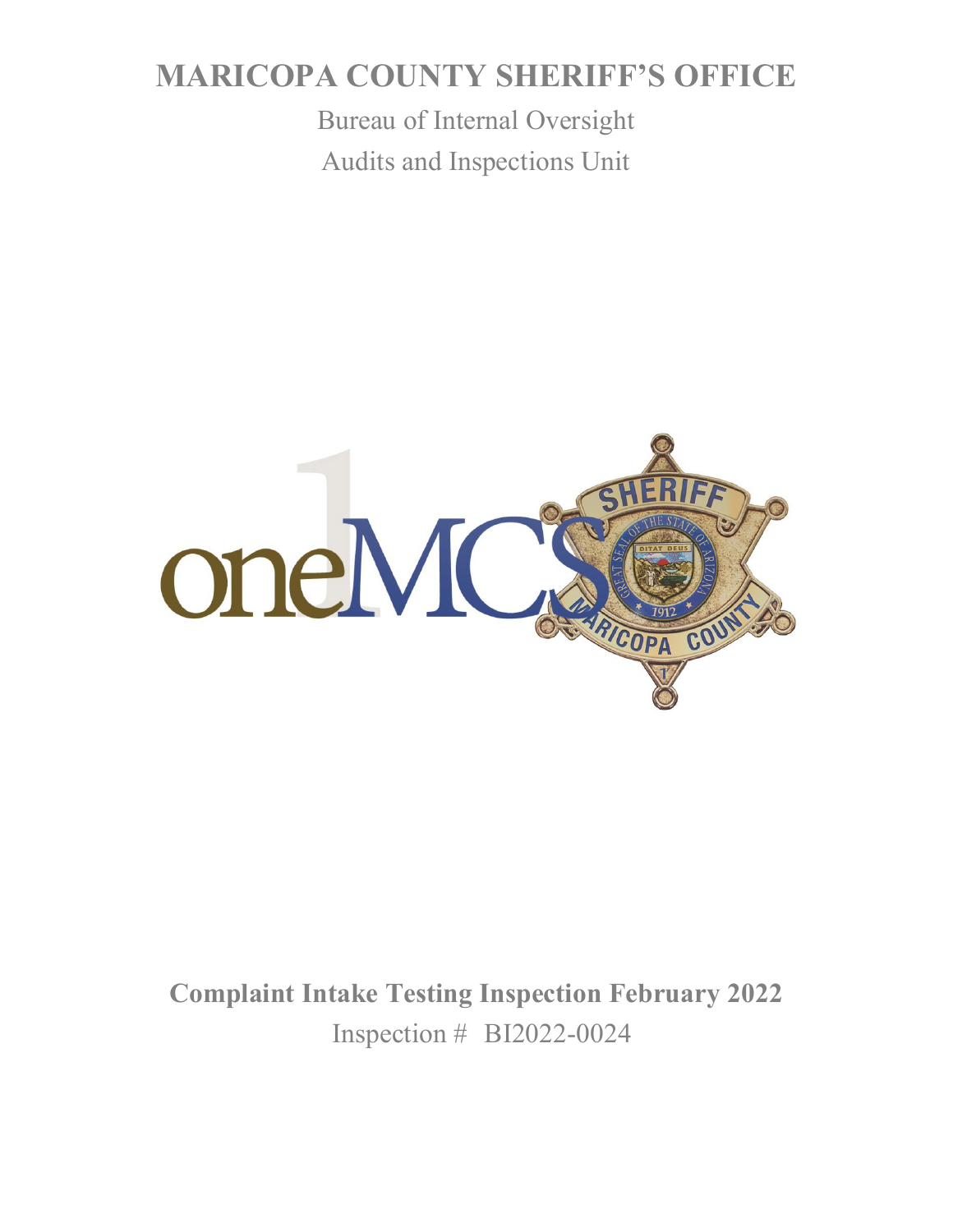The Bureau of Internal Oversight's (BIO) Audits and Inspections Unit (AIU) conducts Complaint Intake Test inspections on a monthly basis. The purpose of this inspection is to determine employee compliance with Office Policies GH-2, *Internal Investigations* and GI-1, *Radio and Enforcement Communications Procedures* as they relate to the civilian complaint intake process. To ensure consistent inspections, the *Complaint Intake Testing Matrix* developed by the AIU is utilized.

To achieve this, the AIU will conduct monthly inspections of the complaint intake tests completed by an outside vendor selected by the MCSO for this purpose. This vendor is responsible for having testers file fictitious complaints either in person at MCSO facilities, by telephone, by mail, by e-mail or by using MCSO's website in order to determine if MCSO employees process the intake of complaints in accordance with MCSO policy.

The vendor has been issued open Purchase Orders for Fiscal Year ending June 30<sup>th</sup> which allows for a sufficient number of random and targeted tests to allow MCSO to assess the complaint intake process. The vendor determines the number of tests it will conduct on a monthly basis and when and how it will conduct these tests. Additionally, the vendor has submitted testing methodologies and testing paperwork which has been approved by the AIU. These methodologies include the requirement to audio and video record all in-person tests and audio record all telephone tests. The testing vendor will adhere to these methodologies when conducting complaint intake testing for the Office.

### **Compliance Objectives:**

- Are employees providing civilians with appropriate and accurate information about the complaint process?
- Are employees promptly notifying the Professional Standards Bureau (PSB) upon the receipt of a complaint?
- Are employees providing the PSB with accurate and complete information?
- Are employees attempting to discourage, interfere with, or delay civilians from registering a complaint?

### **Criteria:**

MCSO Policy GH-2, *Internal Investigations*

MCSO Policy GI-1, *Radio and Enforcement Communications Procedures*

### **Conditions:**

AIU began conducting the inspection of Complaint Intake Testing in January 2019 for tests performed during the month of December 2018. The following charts illustrate rolling 12-month histories of compliance with Office Policy. "N/A" indicates a particular type of testing was not performed during that month.

There were two Complaint Intake Tests conducted during the month of February 2022; one was an e-mail test, and the other was a test conducted online by using the Office's website. AIU inspected both complaint intake tests. These tests are discussed in further detail under the applicable report sub-sections below.

### **In-Person Testing**

There were no In-Person Complaint Intake Tests conducted during the month of February 2022.

Below is a rolling 12-month historical comparison of compliance for In-Person tests: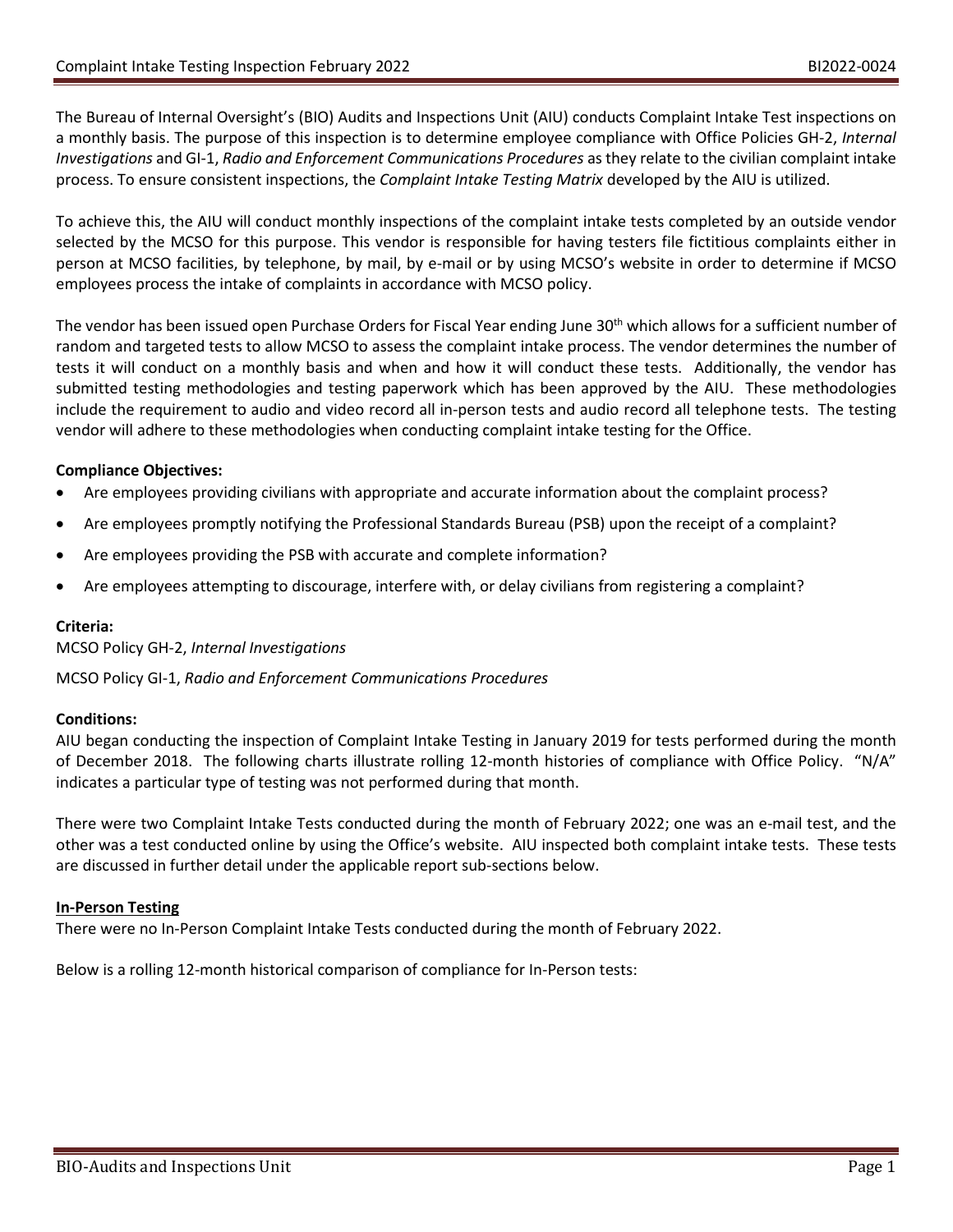

# **Testing by U.S. Mail**

There were no Complaint Intake Tests conducted by U.S. Mail during the month of February 2022.

Below is a rolling 12-month historical comparison of compliance for tests conducted by U.S. Mail:



### **Testing by Telephone**

There were no Complaint Intake Tests conducted by Telephone during the month of February 2022.

Below is a rolling 12-month historical comparison of compliance for tests conducted by Telephone: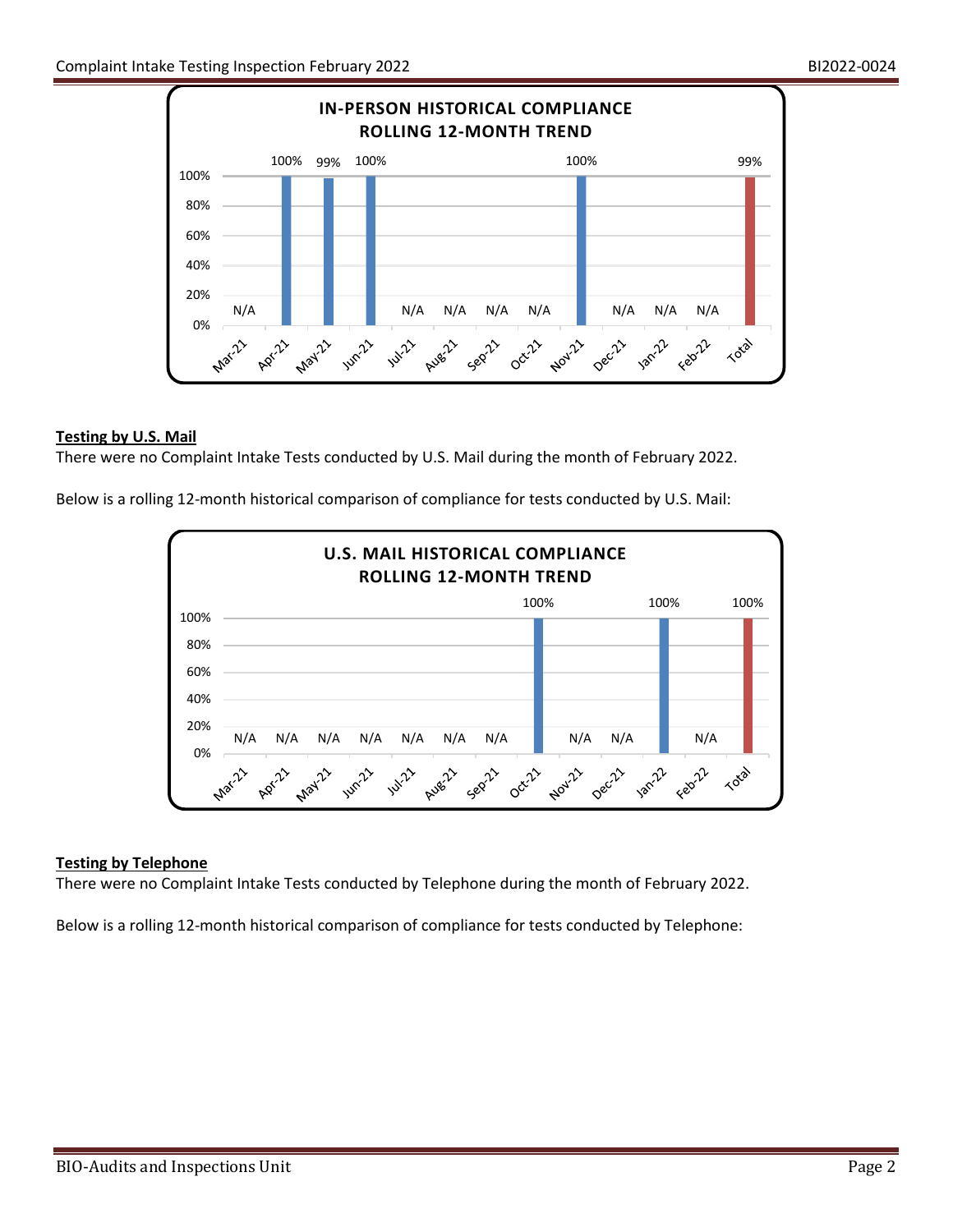

### **Testing by Telephone via Communications Division**

There were no Complaint Intake Tests conducted by Telephone via the Communications Division for the month of February 2022.

Below is a rolling 12-month historical comparison of compliance for tests conducted by Telephone via the Communications Division:



### **Testing by E-Mail**

There was one Complaint Intake Test conducted by E-mail during the month of February 2022.

### **TEST #:** 100

### **DISTRICT/DIVISION:** PSB

**TEST SCENARIO:** A deputy was allegedly rude, and berated employees of a business establishment in a very loud and aggressive manner.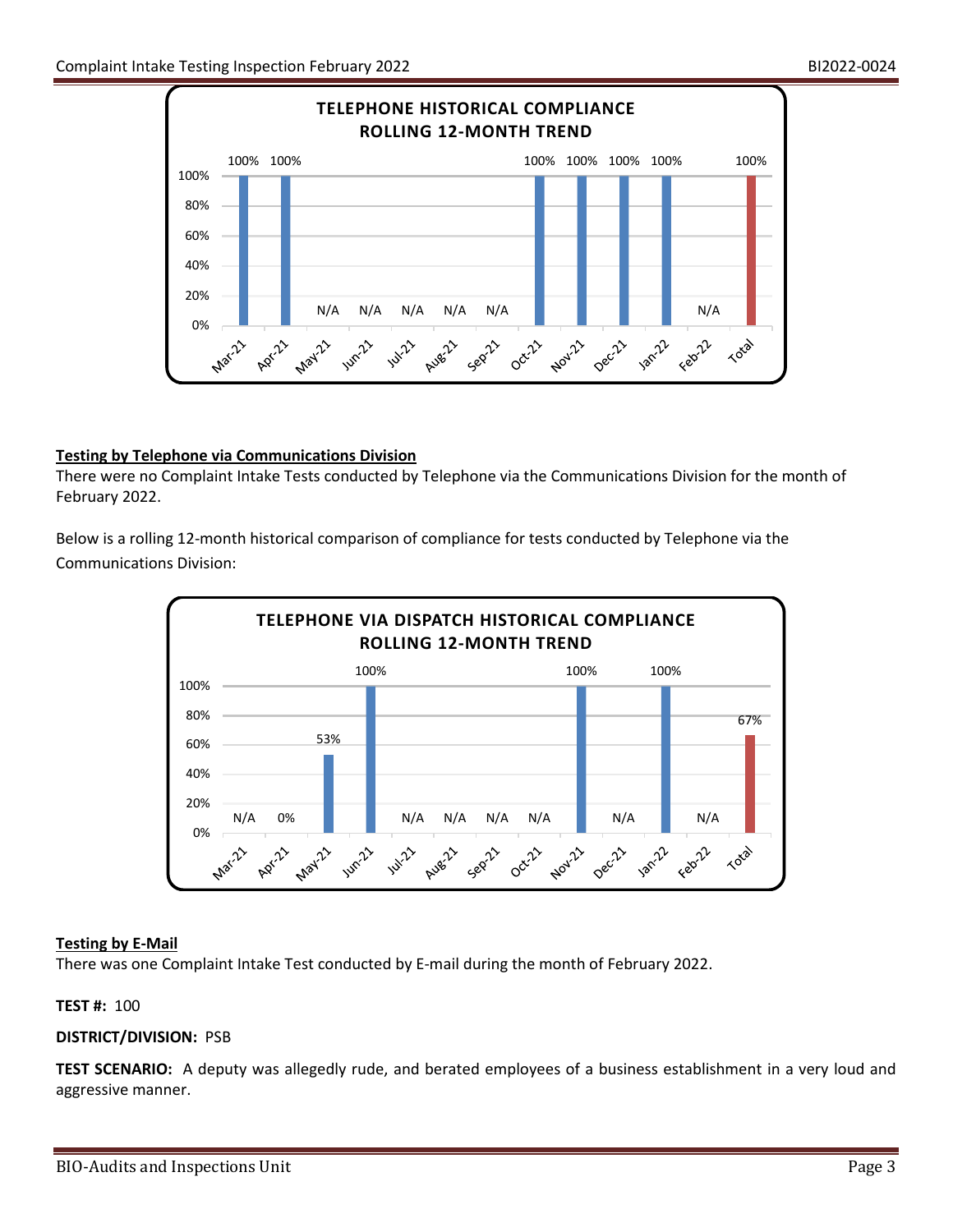**ACTIONS TAKEN:** The tester e-mailed PSB directly. The following day, the tester received a response from PSB with the IA number and contact information for the assigned investigator.

**RESULTS:** No deficiencies were noted.

**TESTER COMMENTS:** *"Very professional and prompt response."*

#### **BIO FOLLOW UP:** N/A.

It was determined that MCSO employee compliance with applicable Office Policy (GH-2, *Internal Investigations*) was 100%, as illustrated by the table below:

| <b>Inspection Element</b>                                                                                                                                                                                                            | Not In<br>Compliance | In<br>Compliance | <b>Total</b> | Compliance<br>Rate |
|--------------------------------------------------------------------------------------------------------------------------------------------------------------------------------------------------------------------------------------|----------------------|------------------|--------------|--------------------|
| Determine if the complaint was accepted.                                                                                                                                                                                             | 0                    | 1                | 1            | 100%               |
| Determine if the complaint was taken in a courteous manner.                                                                                                                                                                          | 0                    | $\mathbf{1}$     | $\mathbf{1}$ | 100%               |
| If the complainant did not speak, read, or write in English, or was<br>deaf or hard of hearing, determine if the complaint was accepted.                                                                                             | N/A                  | N/A              | N/A          | N/A                |
| Determine if the complaint was referred to the on-duty<br>supervisor.                                                                                                                                                                | N/A                  | N/A              | N/A          | N/A                |
| If a supervisor was not available, verify that the employee<br>obtained pertinent information and had a supervisor make<br>contact with the complainant as soon as possible.                                                         | N/A                  | N/A              | N/A          | N/A                |
| Determine if original recordings and documents were attached to<br>BlueTeam or sent via interoffice mail to PSB.                                                                                                                     | $\mathbf 0$          | $\mathbf{1}$     | 1            | 100%               |
| Verify that complaint was entered into BlueTeam or IAPro.                                                                                                                                                                            | 0                    | 1                | $\mathbf{1}$ | 100%               |
| Determine if the employee attempted to discourage, interfere or<br>delay complaint.                                                                                                                                                  | 0                    | 1                | $\mathbf{1}$ | 100%               |
| If alleged conduct is of a criminal nature, determine that the chain<br>of command was notified, who then notified PSB.                                                                                                              | N/A                  | N/A              | N/A          | N/A                |
| Verify that the complaint was audio and/or video recorded.                                                                                                                                                                           | N/A                  | N/A              | N/A          | N/A                |
| Determine if the following minimum amount of information was<br>obtained:<br>Complainant's name<br>Complainant's contact information<br>$\bullet$<br>Location of the complaint occurrence<br>Report number and deputy name, if known | 0                    | 1                | 1            | 100%               |
| Determine if verbal or written acknowledgement was provided<br>that the complaint was received, documented, forwarded for<br>investigation and that complainant would be contacted by a<br>department representative.                | 0                    | 1                | $\mathbf{1}$ | 100%               |
| Determine if the complaint was immediately forwarded to PSB.                                                                                                                                                                         | $\mathbf 0$          | 1                | $\mathbf{1}$ | 100%               |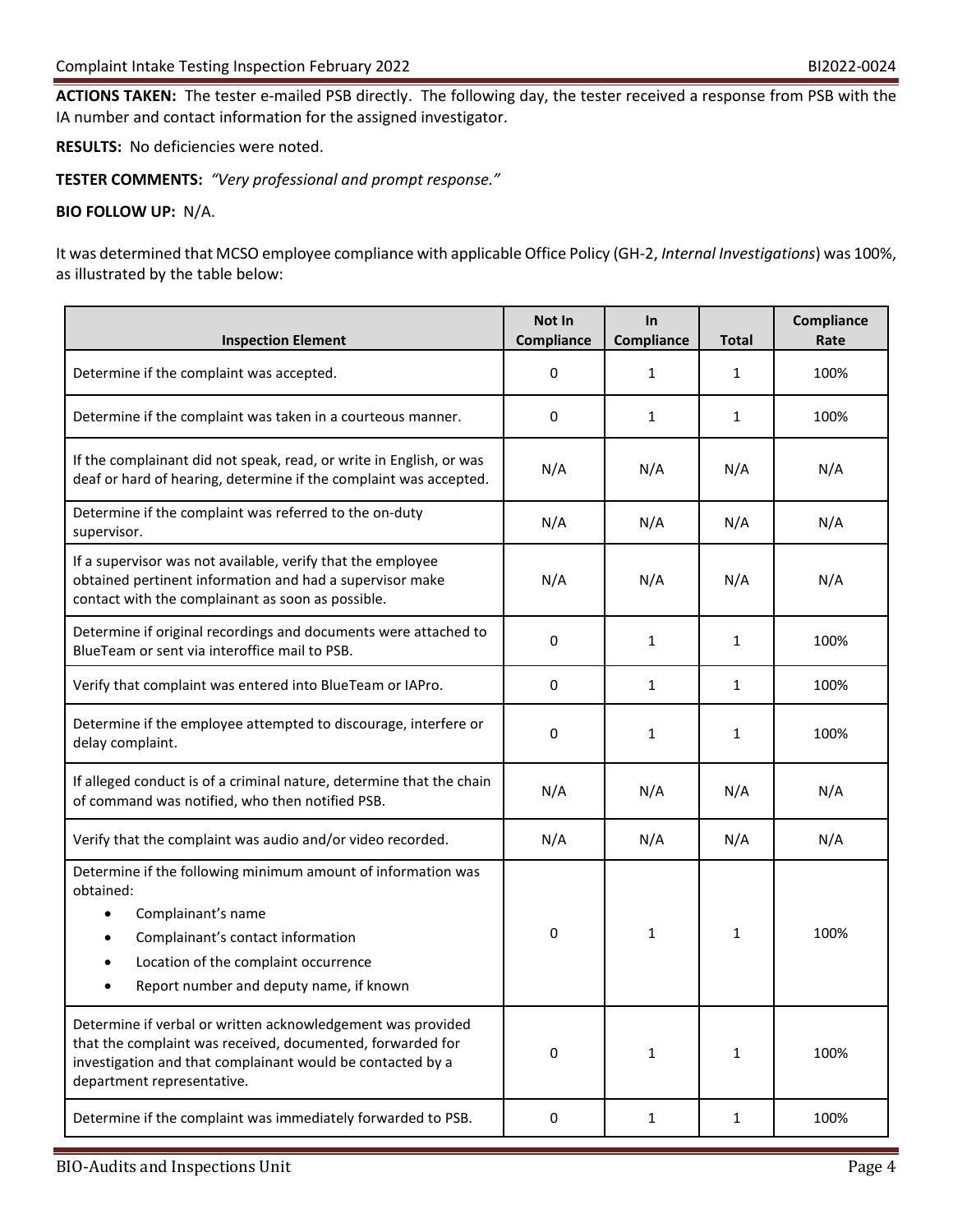| Determine if the complaint notification was sent within 7 days<br>including IA# and investigator name and contact number. |    |    | 100% |
|---------------------------------------------------------------------------------------------------------------------------|----|----|------|
| Determine if the employee reported accurate information in the<br>complaint.                                              |    |    | 100% |
| <b>Overall compliance for testing by E-mail</b>                                                                           | 10 | 10 | 100% |

Below is a rolling 12-month historical comparison of compliance for tests conducted by E-mail:



### **Testing Online via MCSO's Website**

There was one Complaint Intake Test conducted online during the month of February 2022 using the Office's website.

#### **TEST #:** 103

**DISTRICT/DIVISION:** District 4

**TEST SCENARIO:** The tester posed as a Hispanic female. She alleged that a deputy was rude during a vehicle accident investigation and made racially insensitive remarks to her.

ACTIONS TAKEN: The tester filed the complaint through the MCSO website a[t www.mcso.org/i-want-to/share-comments](http://www.mcso.org/i-want-to/share-comments-or-complaints)[or-complaints.](http://www.mcso.org/i-want-to/share-comments-or-complaints) Four days later, the tester received an e-mail response from PSB with an IA number and the name and contact information of the assigned investigator.

**RESULTS:** No deficiencies were noted.

**TESTER COMMENTS:** *"The email was professional and easy to understand."*

### **AIU FOLLOW-UP:** N/A.

For the Online test, it was determined that MCSO employee compliance with the applicable Office Policy (GH-2, *Internal Investigations*) was 100%, as illustrated in the table below:

| <b>Inspection Element</b>                | Not In<br><b>Compliance</b> | <b>In</b><br><b>Compliance</b> | <b>Total</b> | <b>Compliance</b><br>Rate |
|------------------------------------------|-----------------------------|--------------------------------|--------------|---------------------------|
| Determine if the complaint was accepted. |                             |                                |              | 100%                      |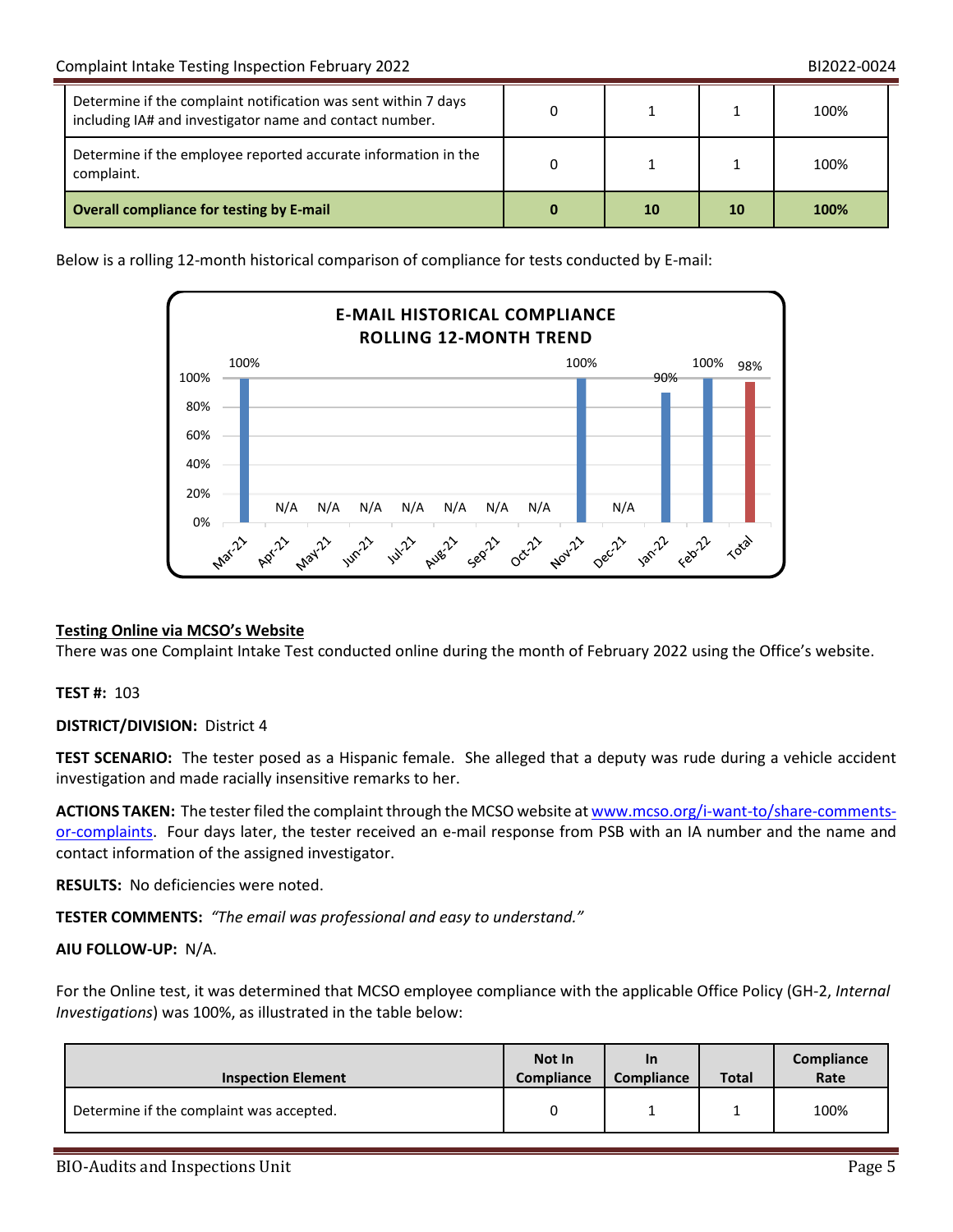| Determine if the complaint was taken in a courteous manner.                                                                                                                                                                                       | 0        | 1            | 1            | 100% |
|---------------------------------------------------------------------------------------------------------------------------------------------------------------------------------------------------------------------------------------------------|----------|--------------|--------------|------|
| If the complainant did not speak, read, or write in English, or was<br>deaf or hard of hearing, determine if the complaint was accepted.                                                                                                          | N/A      | N/A          | N/A          | N/A  |
| Determine if the complaint was referred to the on-duty<br>supervisor.                                                                                                                                                                             | N/A      | N/A          | N/A          | N/A  |
| If a supervisor was not available, verify that the employee<br>obtained pertinent information and had a supervisor make<br>contact with the complainant as soon as possible.                                                                      | N/A      | N/A          | N/A          | N/A  |
| Determine if original recordings and documents were attached to<br>BlueTeam or sent via interoffice mail to PSB.                                                                                                                                  | 0        | 1            | 1            | 100% |
| Verify that complaint was entered into BlueTeam or IAPro.                                                                                                                                                                                         | 0        | $\mathbf{1}$ | $\mathbf{1}$ | 100% |
| Determine if the employee attempted to discourage, interfere or<br>delay complaint.                                                                                                                                                               | 0        | 1            | $\mathbf{1}$ | 100% |
| If alleged conduct is of a criminal nature, determine that the chain<br>of command was notified, who then notified PSB.                                                                                                                           | N/A      | N/A          | N/A          | N/A  |
| Verify that the complaint was audio and/or video recorded.                                                                                                                                                                                        | N/A      | N/A          | N/A          | N/A  |
| Determine if the following minimum amount of information was<br>obtained:<br>Complainant's name<br>$\bullet$<br>Complainant's contact information<br>Location of the complaint occurrence<br>$\bullet$<br>Report number and deputy name, if known | 0        | 1            | 1            | 100% |
| Determine if verbal or written acknowledgement was provided<br>that the complaint was received, documented, forwarded for<br>investigation and that complainant would be contacted by a<br>department representative.                             | 0        | 1            | 1            | 100% |
| Determine if the complaint was immediately forwarded to PSB.                                                                                                                                                                                      | 0        | 1            | $\mathbf{1}$ | 100% |
| Determine if the complaint notification was sent within 7 days<br>including IA# and investigator name and contact number.                                                                                                                         | 0        | $\mathbf{1}$ | $\mathbf{1}$ | 100% |
| Determine if the employee reported accurate information in the<br>complaint.                                                                                                                                                                      | 0        | 1            | $\mathbf{1}$ | 100% |
| <b>Overall compliance for testing by Website</b>                                                                                                                                                                                                  | $\bf{0}$ | 10           | 10           | 100% |

Below is a rolling 12-month historical comparison of compliance for filing a complaint Online: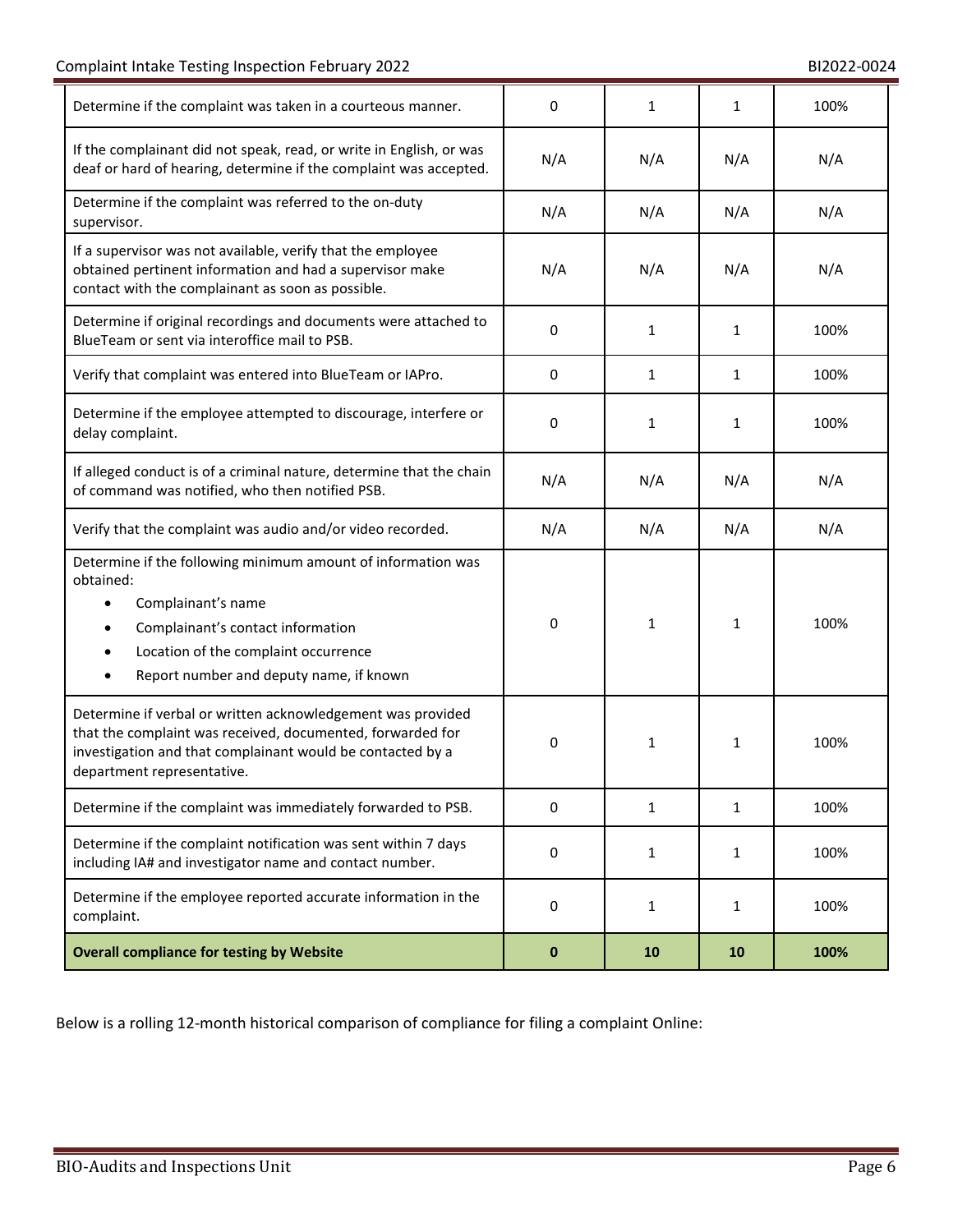

# **Overall Compliance for February 2022:**

| <b>Compliance Rate by Method of Testing</b><br>February 2022                | Compliance<br>Rate |
|-----------------------------------------------------------------------------|--------------------|
| Tests conducted In Person                                                   | N/A                |
| Tests conducted by U.S. Mail                                                | N/A                |
| Tests conducted by Telephone                                                | N/A                |
| Tests conducted via Dispatch                                                | N/A                |
| Tests conducted via E-mail                                                  | 100%               |
| Tests conducted by filing a complaint Online                                | 100%               |
| Overall Compliance for all Complaint Intake Tests Inspected - February 2022 | 100%               |

Below is a chart illustrating compliance rate by type of test conducted for the month of February 2022 as compared with the corresponding year-to-date compliance rate: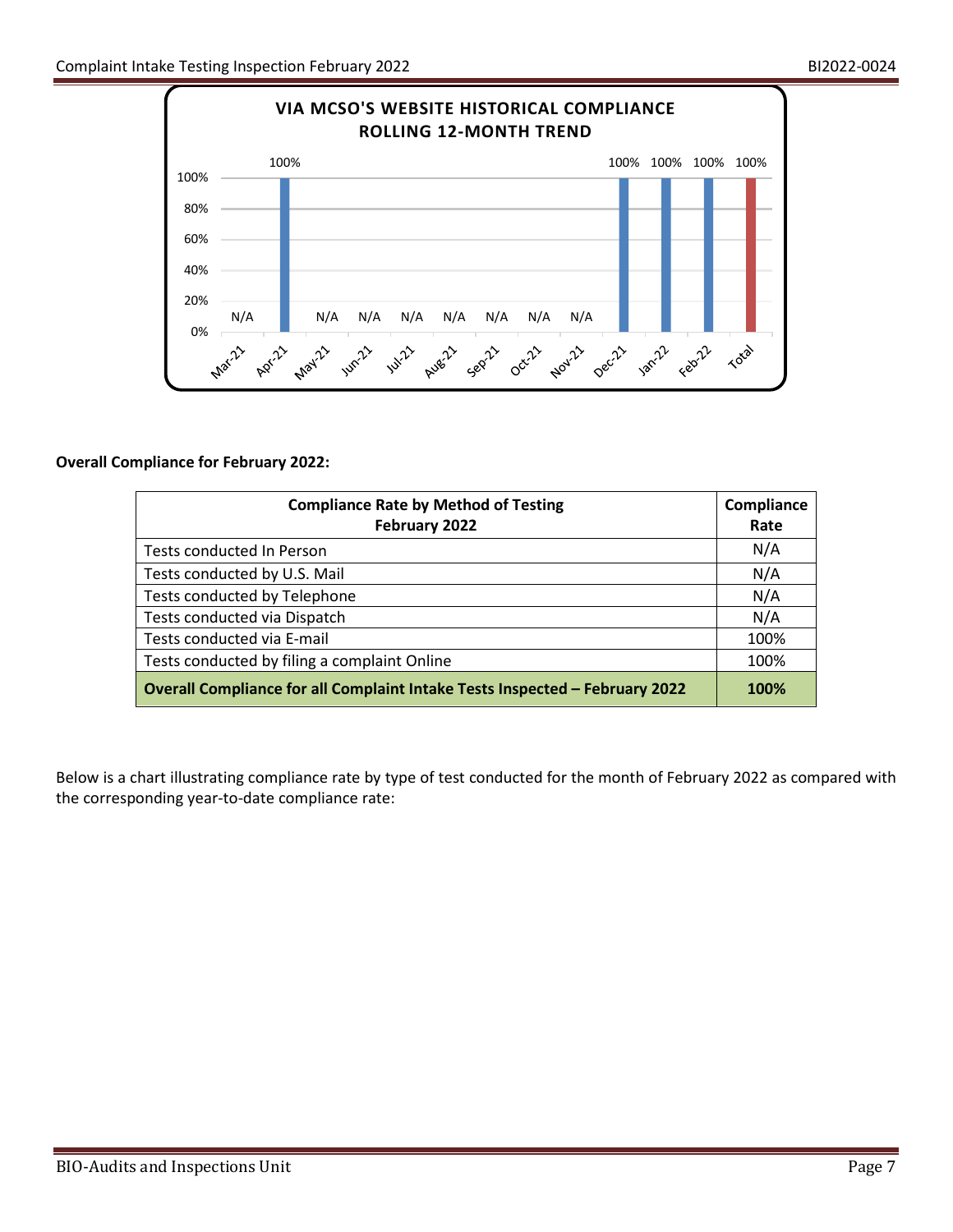

# **History of Overall Compliance:**

Below is a rolling 12-month historical comparison of compliance for all Complaint Intake Testing:



### **Action Required:**

The compliance rate is **100%** for Inspection #BI2022-0024; therefore, **no BIO Action Forms** are requested.